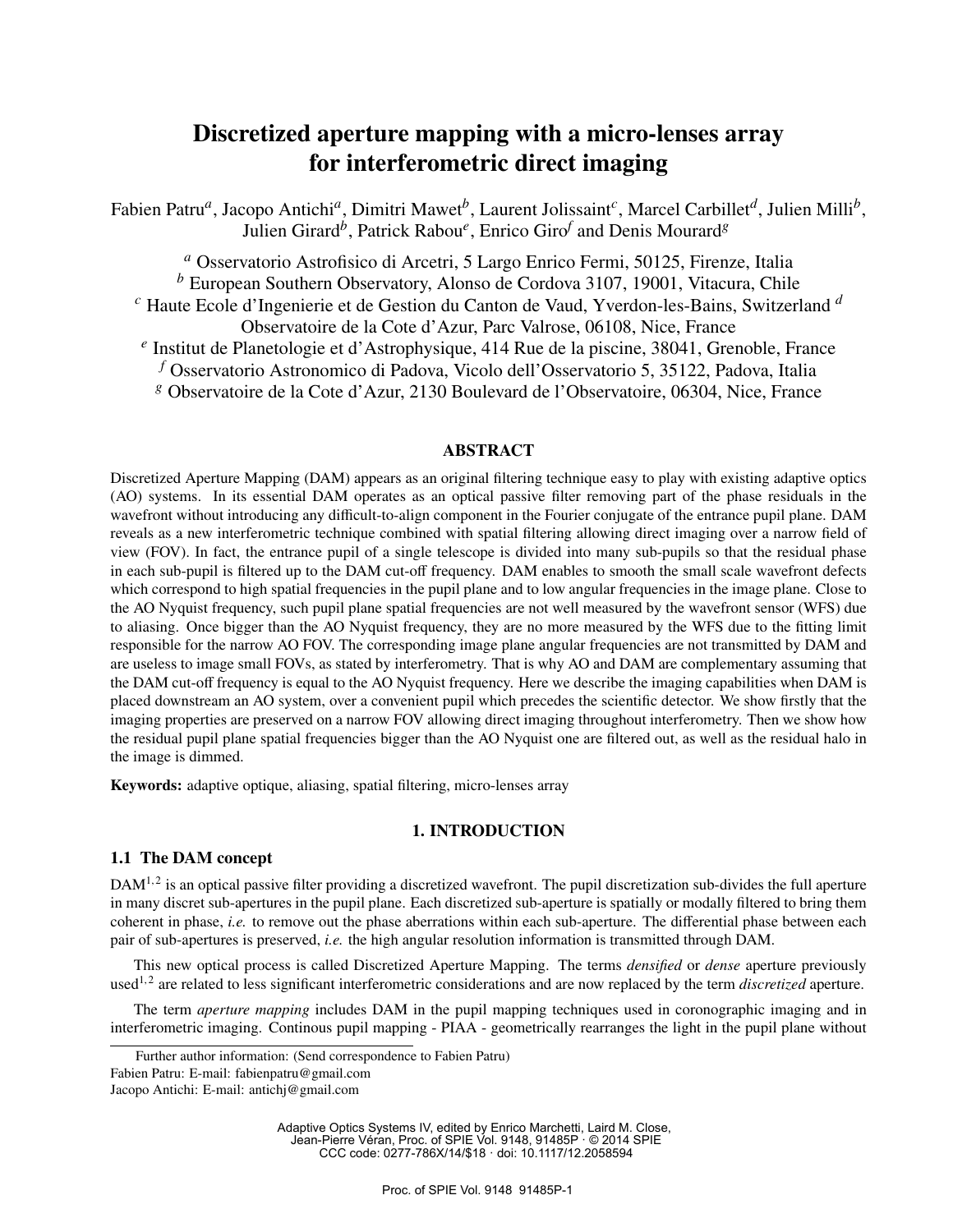introducing phase aberrations,<sup>3,4</sup> *i.e.* the output electric field is amplitude-modified but still flat in phase (at least for onaxis sources). In the same way, discretized pupil mapping - DAM - modifies the shape in amplitude of the sub-aperture thanks to spatial filtering, but preserves the differential phase - piston - between the sub-apertures.<sup>2</sup> If PIAA is used to apodized the pupil amplitude by modulating the phase, DAM is used to smooth the pupil phase by modulating the pupil amplitude. However, both rely on the same optical approach by modifying the phase thanks to amplitude modulation, either by rearranging the light (PIAA) or by filtering the light (DAM).

The *pupil discretization* is similar in few aspects with the *pupil mapping*,<sup>2,3,5</sup> the *pupil remapping*,<sup>1,6</sup> the *pupil densification*, 7–10 the *pupil segmentation*<sup>11</sup> as well as with the well-known diffraction gratting.<sup>7</sup> Finally, DAM can be seen as part of the interferometric direct imaging (IDI) techniques suitable for high-contrast imaging applications using adaptive optics (AO).

## 1.2 The BIGRE micro-lenses array

The optical discretization of the telescope aperture is achievable thanks to new integrated components developped in the fields of optical stellar interferometry and spatial or modal filtering techniques. In fact, modal filtering is usually performed on a multi-aperture system by a single-mode (SM) waveguide array, such as single-mode fiber array<sup>12–15</sup> and integrated guided optics, like planar optical components<sup>16, 17</sup> or three-dimensional photonic circuits.<sup>18</sup>

Nonetheless, spatial filtering can also be achieved by suitable mask-holes in the intermediate focal plane of two microlenses arrays, or in the pupil plane by an afocal double micro-lenses array called  $BIGRE<sup>19</sup>$  and fine tuned as a spatial filter for DAM.<sup>20</sup> We study here the case of BIGRE-DAM, which appears as the great poor-man technical solution (small, simple, stable) easily integrable in present day and coming AO systems devoted to direct imaging of exoplanets (*e.g.* VLT/SPHERE, E-ELT/PCS).

## 1.3 The AO & DAM combination

The pupil discretization is a new optical process suitable with present natural guide star (NGS) AO systems. The discretized aperture provides the same imaging properties than the full AO-corrected aperture on a narrow FOV. The main benefit is the DAM filtering property of AO residual aberrations, but the main drawback is a global flux loss of few magnitudes.

We present in this paper an application of BIGRE-DAM with a 8m-telescope equipped with a classical AO system. AOcorrected wavefronts have been generated with the software PAOLA.<sup>21</sup> We assume low atmospheric turbulence (seeing of 0.85, coherence time of 3*ms*) allowing a high level of AO compensation with a bright NGS of magnitude 10. In such case, AO are slightly affected by the WFS read-out noise error, the servo-lag error, the anisplanatism error, but are still dominated by fundamental AO limits that are mainly the fitting limit and the aliasing effect.<sup>21</sup>

We consider the monochromatic wavelength  $1.65 \mu m$ . We establish that that the optical train and the BIGRE microlenses array are out of any optical aberration. We show up with numerical simulations the imaging and filtering properties of DAM, when it is placed downstream an AO system, over a convenient pupil which precedes the scientific detector.

# 2. DAM IMAGING AND FILTERING PROPERTIES

#### 2.1 DAM wavefront (amplitude and phase)

The wavefront of the entrance aperture of the telescope is discretized by DAM. DAM subdivides the aperture of diameter *D* in many *coherent* sub-apertures of diameter *d*, so that the number of sub-apertures along the telescope diameter is equal to  $N = D/d$ . Coherent means that spatial or modal filtering is applied on each sub-aperture and that the residual phase of each of the sub-pupil is filtered out. Modal filtering allows a perfect filtering, since a unique flat phase is transmitted by the single-mode waveguide. On the other hand, spatial filtering is less efficient, since low orders like tip-tilt are transmitted due to the fact that a mask-hole or a BIGRE component are still multi-mode. The discretized wavefront phase has been smoothed on each sub-aperture in the case of BIGRE spatial filtering, as shown in figures 3 and 4. The discretized wavefront amplitude has a gaussian distribution on each sub-aperture, as shown in figures 1 and 2.

We assume here that the DAM cut-off frequency is equal to the AO Nyquist frequency (see Sect. 2.4), so that the pitch *d* of the micro-lenses of a BIGRE-DAM matches the pitch between the actuators of the AO deformable mirror (DM). Moreover the pitch of the Shack-Hartmann (SH-WFS) micro-lenses array is equal to the pitch of the BIGRE-DAM microlenses array. We finally assume that the DM actuators, the SH-WFS micro-lenses and the BIGRE-DAM micro-lenses are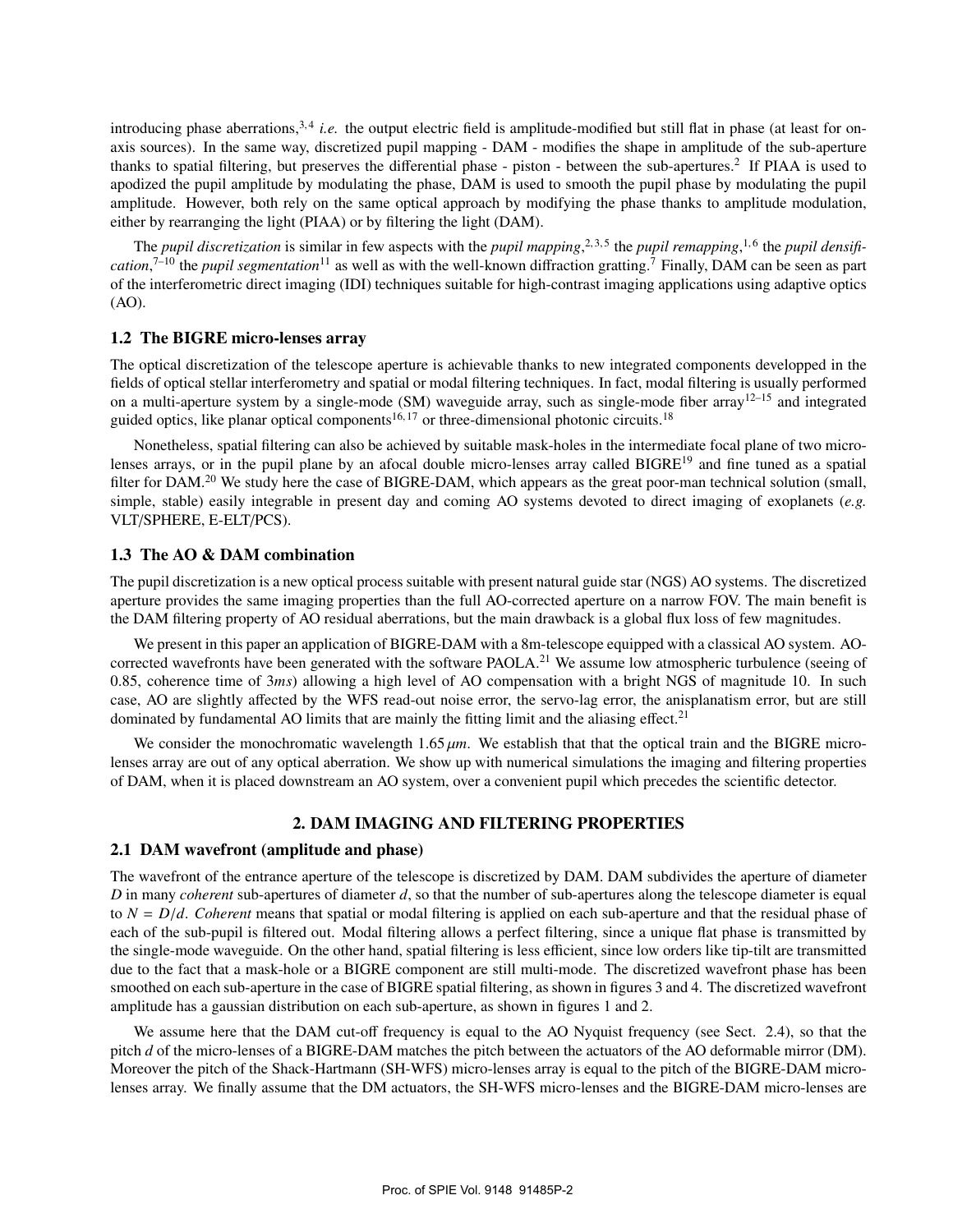

Figure 1. Pupil amplitude (2D, X profil) without DAM (top) and with DAM (bottom) using AO of  $15 \times 15$  (left) and  $40 \times 40$  (right) actuators.



Figure 2. Pupil amplitude (profil averaged over 360°) without DAM (dotted line) and with DAM (solid line) using AO of  $15 \times 15$  (left) and  $40 \times 40$  (right) actuators.

homothetics and distributed over a squared grid. Thus, the number of DM actuators, the number of sub-apertures on the WFS and on DAM are all equal. We consider the AO sampling of  $N \times N = 15 \times 15$  and  $N \times N = 40 \times 40$ , corresponding respectively to a sub-aperture diameter  $d = 50$  *cm* and  $d = 20$  *cm* over a telescope diameter  $D = 8$  *m*. These cases mimic the AO sampling of NAOS<sup>22</sup> and SPHERE<sup>23</sup> at the VLT.

We assume also that the BIGRE has a high level of spatial filtering with a poor flux transmission. The equivalent mask-hole in each sub-aperture is chosen with a small size approximatelly equal to the Full Width at Half Maximum (*FWHM* =  $\lambda/d$ ) of the sub-image. *FWHM* =  $\lambda/d$  is 2.44 times lower than the width of the Airy disk containing 80% of the flux. Such level of spatial filtering increases the number of filtered aberrations of low-orders, but at the cost of flux loss. The flux throughput is lower than 50% here in good atmospheric conditions, but it can drop rapidely down to few pourcents in worse conditions.

## 2.2 DAM point spread function

The point spread function (PSF) is defined as the intensity distribution in the image of a point source, equal to the Fourier transform of the autocorrelation of the aperture transmission (in phase and in amplitude). Each defect in the pupil plane can damage the diffrative pattern in the image plane. The DAM PSF is shown in figures 5 and 6. The angular resolution is imposed by the telescope diameter *D* (maximum interferometric baseline) and by the wavelength  $\lambda$ , so that a resolution element (resel) is equal to  $resel = \lambda/D$ . The useful FOV is imposed by the diffraction envelope of a sub-aperture of diameter *d* (minimum interferometric baseline), so that  $FOV = \lambda/d$ . The FOV in number of resolution elements (resel)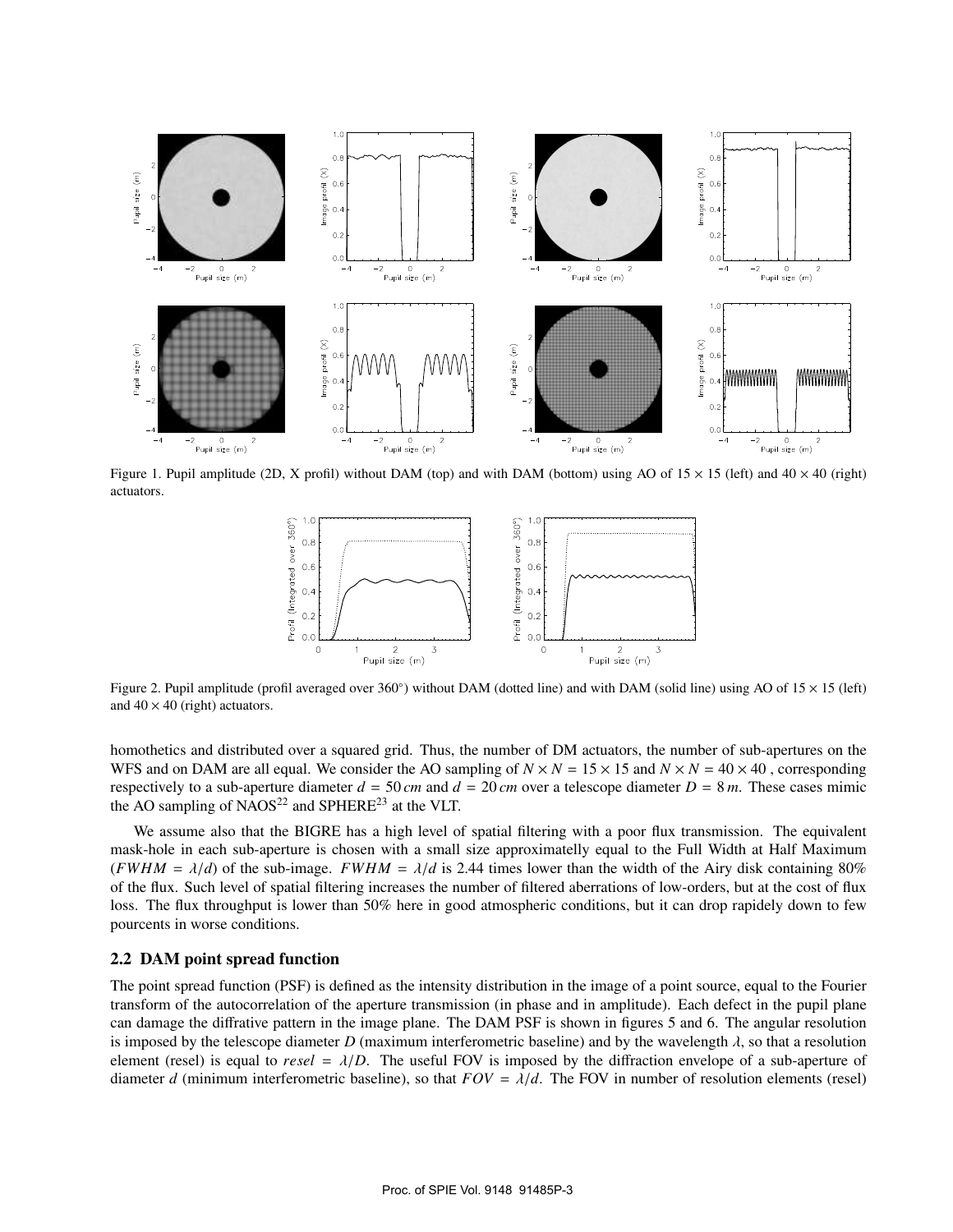

Figure 3. Pupil phase (2D, X profil) without DAM (top) and with DAM (bottom) using AO of  $15 \times 15$  (left) and  $40 \times 40$  (right) actuators.



Figure 4. Pupil phase (profil averaged over 360°) without DAM (dotted line) and with DAM (solid line) using AO of 15 × 15 (left) and  $40 \times 40$  (right) actuators.

is equal to the number of sub-apertures along the telescope diameter, *i.e. FOV*(*resel*) = *D*/*d*. DAM removes part of the AO-halo in the PSF and enhances the ultimate contrast, especially at the edge of the useful FOV provided by AO, where aliasing is more significant with a SH-WFS.

## 2.3 DAM optical transfert function

The optical transfert function (OTF) is defined as the Fourier transform of the PSF. The DAM OTF is shown in figures 7 and 8. The perfect OTF has a triangular shape, meaning that all the angular frequencies in the focal plane are probed on the sky and are transmitted homogeneously through either the full aperture or the discretized aperture. The turbulent OTF of the DAM aperture is lower in amplitude than the full aperture, due to the absolute flux loss induced by spatial filtering. The main drawback of DAM is a moderate flux throughput, which may restrain the sky coverage for scientific applications. However, the shape of the DAM OTF remains almost triangular, meaning that the relative flux loss between the image plane angular frequencies remains inversely proportional to the angular frequency. DAM coupled with AO provides an homogeneous transmission of the angular frequencies sampled on the sky.

DAM preserves the high angular imaging properties on a narrow FOV by transmitting the large scale structures in the pupil plane which are sampled by each pair of sub-apertures and which correspond to the high image plane angular frequencies. According to interferometry, ${}^{8}$  high angular frequencies are enough to image a narrow FOV, whereas low angular frequencies are useless close to the central axis. The FOV is limited by the smallest image plane angular frequency sampled on the sky and transmitted by the AO & DAM system.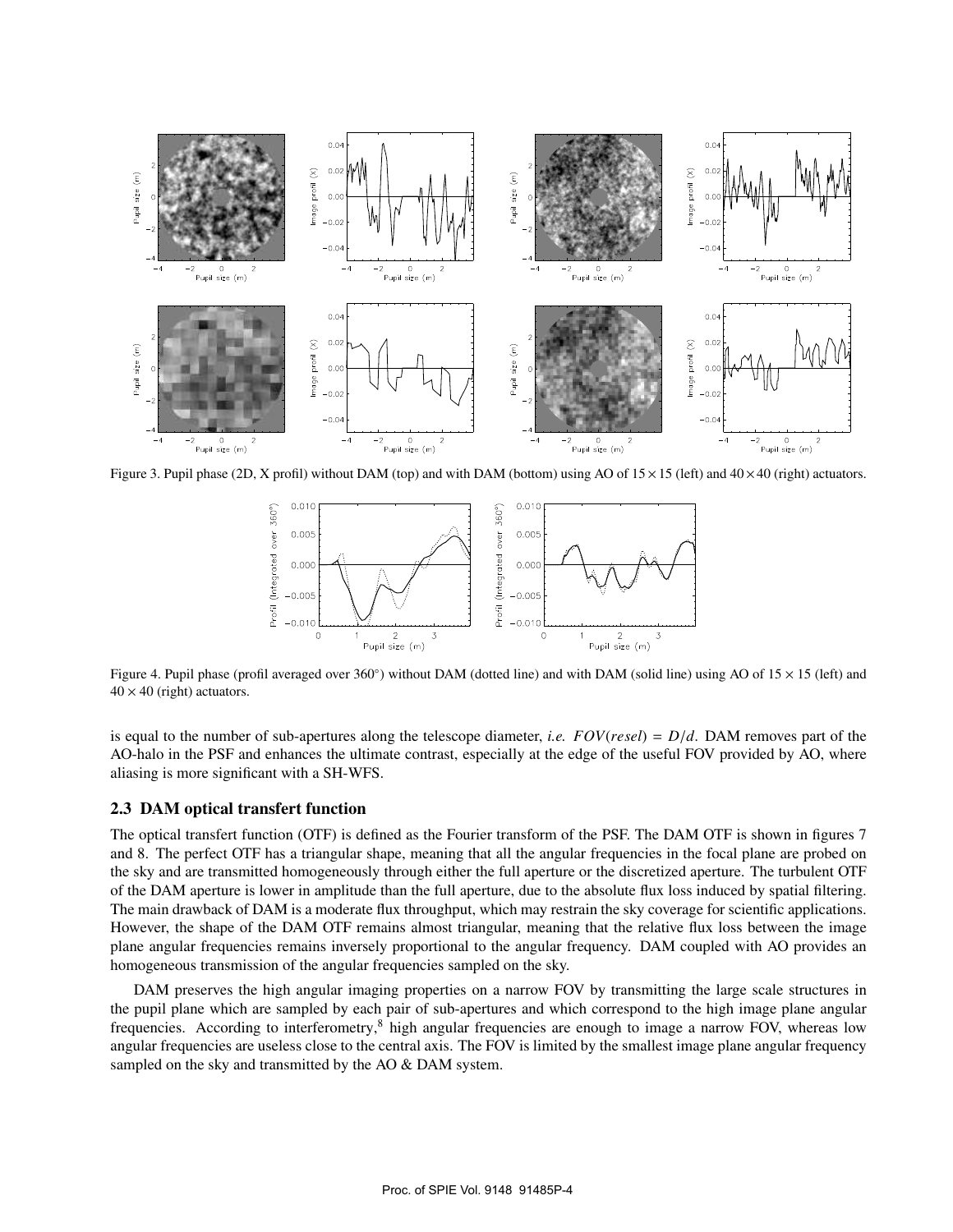

Figure 5. Point spread function (2D, X profil) without DAM (top) and with DAM (bottom) using AO of  $15 \times 15$  (left) and  $40 \times 40$  (right) actuators. In H band at 1.65 µ*m*, the FOV is respectively equal to 0.8 *as* and to 1.6 *as* and the resolution power is equal to 40 *mas* with a 8m-telescope. The  $40 \times 40$  PSF has been enlarged twice compared with the  $15 \times 15$  PSF.



Figure 6. Point spread function (profil averaged over 360°) without DAM (dotted line) and with DAM (solid line) using AO of  $15 \times 15$ (left) and  $40 \times 40$  (right) actuators. The PSFs have been normalized to the maximum value of the diffraction limited PSF, so that the flux loss due to DAM is not taken into account, but the relative flux of the diffractive pattern can be compared. The  $40 \times 40$  PSF has been enlarged twice compared with the  $15 \times 15$  PSF, so that the angular resolution appears two times lower, but the edge of the useful FOV remains visible.

DAM improves the high contrast imaging properties by spatially filtering the small scale structures in the pupil plane which are smaller than the sub-aperture width and which correspond to the low image plane angular frequencies. The central peak of radius 1/*d*, corresponding to incoherent energy at the entrance pupil position, dominates the image with the full aperture (without DAM). This is due mainly to AO fitting error which limits the FOV extension in the focal plane. The incoherent energy in the central peak is strongly attenuated when using DAM.

Assuming that the DAM cut-off frequency is equal to the AO Nyquist frequency, it comes:  $v = d/\lambda = v_{DAM} = v_{AO} =$  $v_{DM} = v_{WFS}$ . This means that DAM does not introduce FOV limitations already imposed by the AO fitting limit. AO corrects the high image plane angular frequencies probed on the sky, whereas DAM filters out the low image plane angular frequencies useless on the narrow FOV provided by AO.

## 2.4 DAM power spectral density

The phase spatial power spectral density (PSD) is equal to the statistic average of the Fourier transforms of the residual AO-compensated phase. The DAM PSD is shown in figures 9 and 10. DAM allows to filter the wavefront defects which are smaller than the sub-aperture diameter and which correspond to the high pupil plane spatial frequencies. DAM is a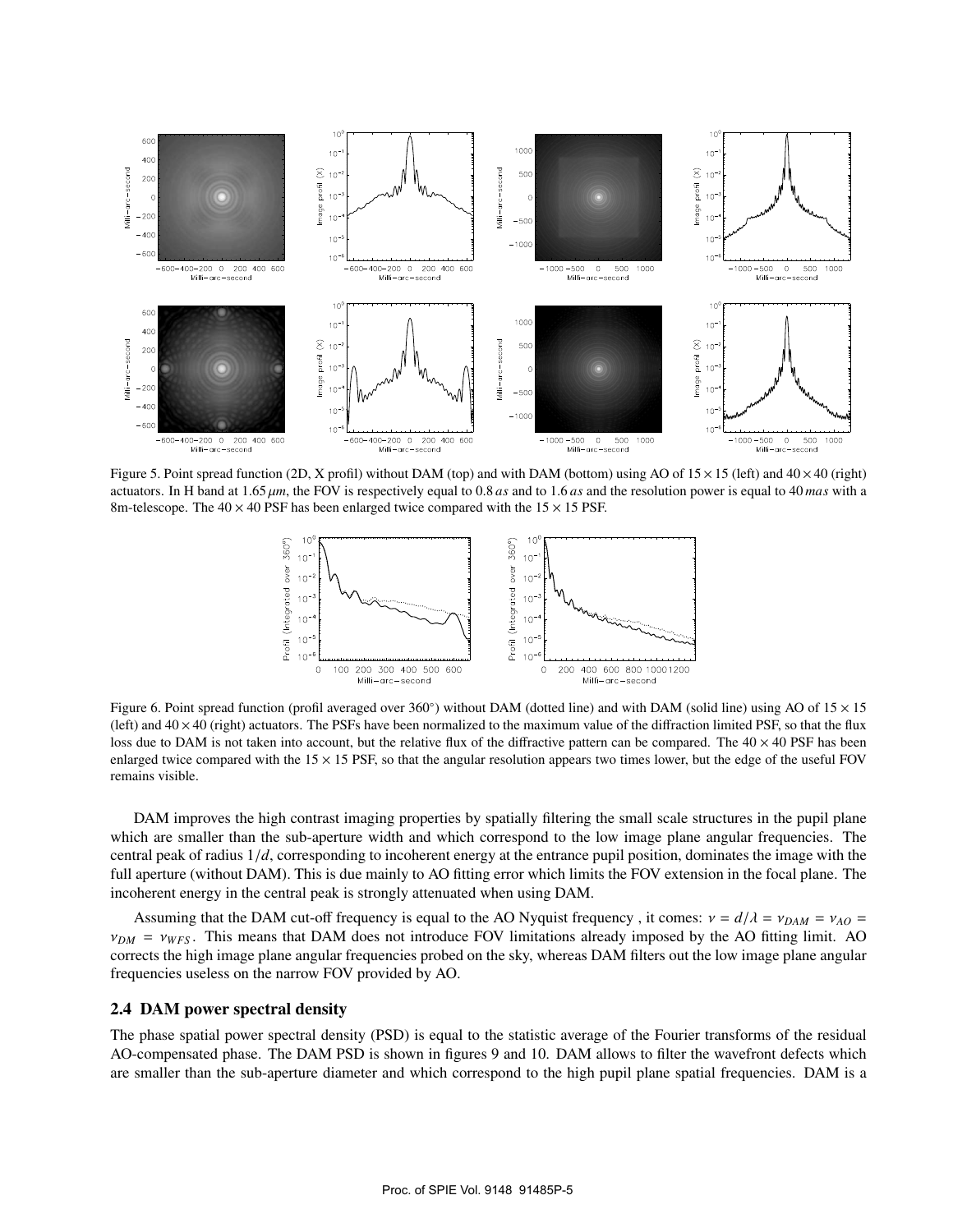

Figure 7. Optical transfert function amplitude (2D, X profil) without DAM (top) and with DAM (bottom) using AO of  $15 \times 15$  (left) and 40×40 (right) actuators. In H band at 1.65 µ*m*, the lowest image plane angular frequency is respectively equal to 1.8 *as*<sup>−</sup><sup>1</sup> and to 0.6 *as*<sup>−</sup><sup>1</sup> and the highest image plane angular frequency is equal to 24 *as*<sup>−</sup><sup>1</sup> .



Figure 8. Optical transfert function amplitude (profil averaged over 360°) without DAM (dotted line) and with DAM (solid line) using AO of  $15 \times 15$  (left) and  $40 \times 40$  (right) actuators. The OTFs have been normalized with their maximum value equal to 1, so that the cases with and without DAM can be compared.

low-pass spatial frequency filter in the pupil plane, which transmits all the low spatial frequencies up to the DAM cut-off frequency  $f = 1/2d$  and removes out the high spatial frequencies above  $f$ .

AO enables to correct the wavefront defects which are larger than twice the pitch of the DM and which correspond to the low pupil plane spatial frequencies. AO is by definition a high-pass spatial frequency filter in the pupil plane, which attenuates the low spatial frequency phase residuals up to the AO Nyquist frequency *fAO* = *min*(*fDM*, *fWFS* ). However, the spatial frequencies higher than  $f_{AO}$  are not seen by the WFS and are transmitted through the AO system. This is due mainly to AO fitting error, which occurs far from the axis and imposes the limits of the useful FOV (Nyquist theorem). The spatial frequencies lower than *fAO* but close to *fAO* are not well corrected by AO. This is due mainly to AO aliasing error, because high spatial frequencies above *fAO* are seen by the WFS as low spatial frequencies below *fAO*. Consequently, the DM tries to correct residual phases which do not exist.

Assuming that the DAM cut-off frequency is equal to the AO Nyquist frequency, it comes:  $f = 1/2d = f_{DAM} = f_{AO} =$ *fDM* = *fWFS* . DAM removes both the AO fitting error and the AO aliasing error. The result is that DAM can improve the image quality (Strehl gain) and the image stability (aliasing error reduction) of an AO system. AO corrects the low pupil plane spatial frequency phase defects, whereas DAM filters out the high pupil plane spatial frequencies unseen or not well corrected by AO.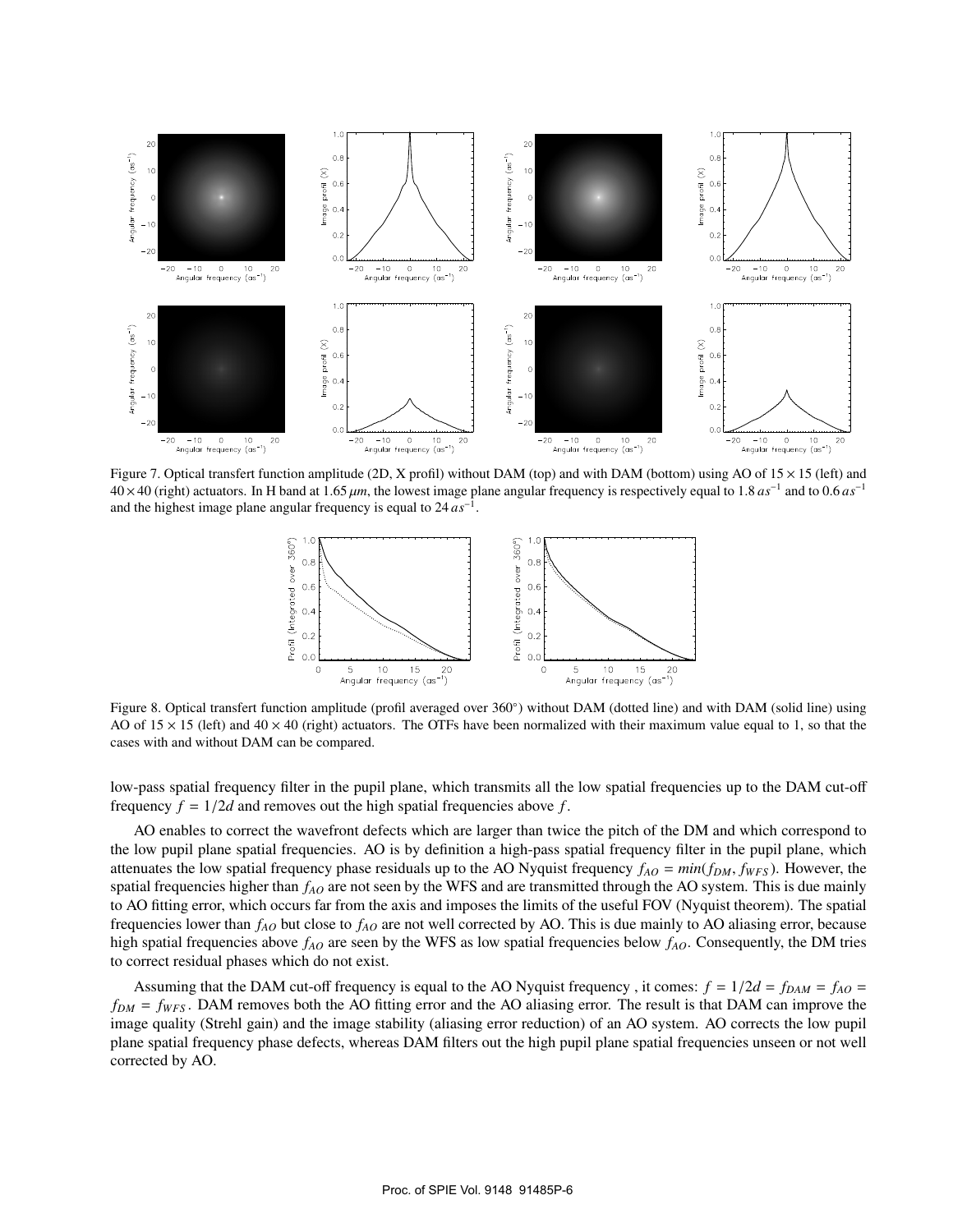

Figure 9. Phase power spectral density (2D, X profil) without DAM (top) and with DAM (bottom) using AO of  $15 \times 15$  (left) and  $40 \times 40$ (right) actuators. In H band at 1.65  $\mu$ m, the cut-off pupil plane spatial frequency - Nyquist frequency - is respectively equal to 2.5  $m^{-1}$ and to  $1 \, m^{-1}$ 

.



Figure 10. Phase power spectral density (profil averaged over 360°) without DAM (dotted line) and with DAM (solid line) using AO of  $15 \times 15$  (left) and  $40 \times 40$  (right) actuators.

#### 3. CONCLUSION AND PERSPECTIVE

These first simulations show up the interest of using DAM in high-contrast imaging. DAM is an efficient and passive optical filter which fits with the needs of high contrast imaging techniques in astronomy, hopefully not only with classical AO systems, as shown here with DAM applied to SH-WFS, but also with other more sophisticated AO systems (*e.g.* MCAO) or WFS (*e.g.* Pyramid). Moreover, DAM is versatile and compatible with many observational modes (*e.g.* coronography or differential imaging). Finally, BIGRE-DAM is an easy to plug-in device, which can be integrated in the current and coming AO systems as an upgrade.

## **REFERENCES**

- [1] Patru, F., Antichi, J., and Girard, J., "Direct imaging with a dense aperture masking in comparison with a telescope or a hypertelelescope," in [*SPIE*], 8172 (2011).
- [2] Patru, F., Antichi, J., Girard, J., and Jolissaint, L., "Diffraction limited imaging with Dense Aperture Mapping," in [*Second International Conference on Adaptive Optics for Extremely Large Telescopes.*], (2011).
- [3] Guyon, O., "Phase-induced amplitude apodization of telescope pupils for extrasolar terrestrial planet imaging," *A*&*A* 404, 379–387 (2003).